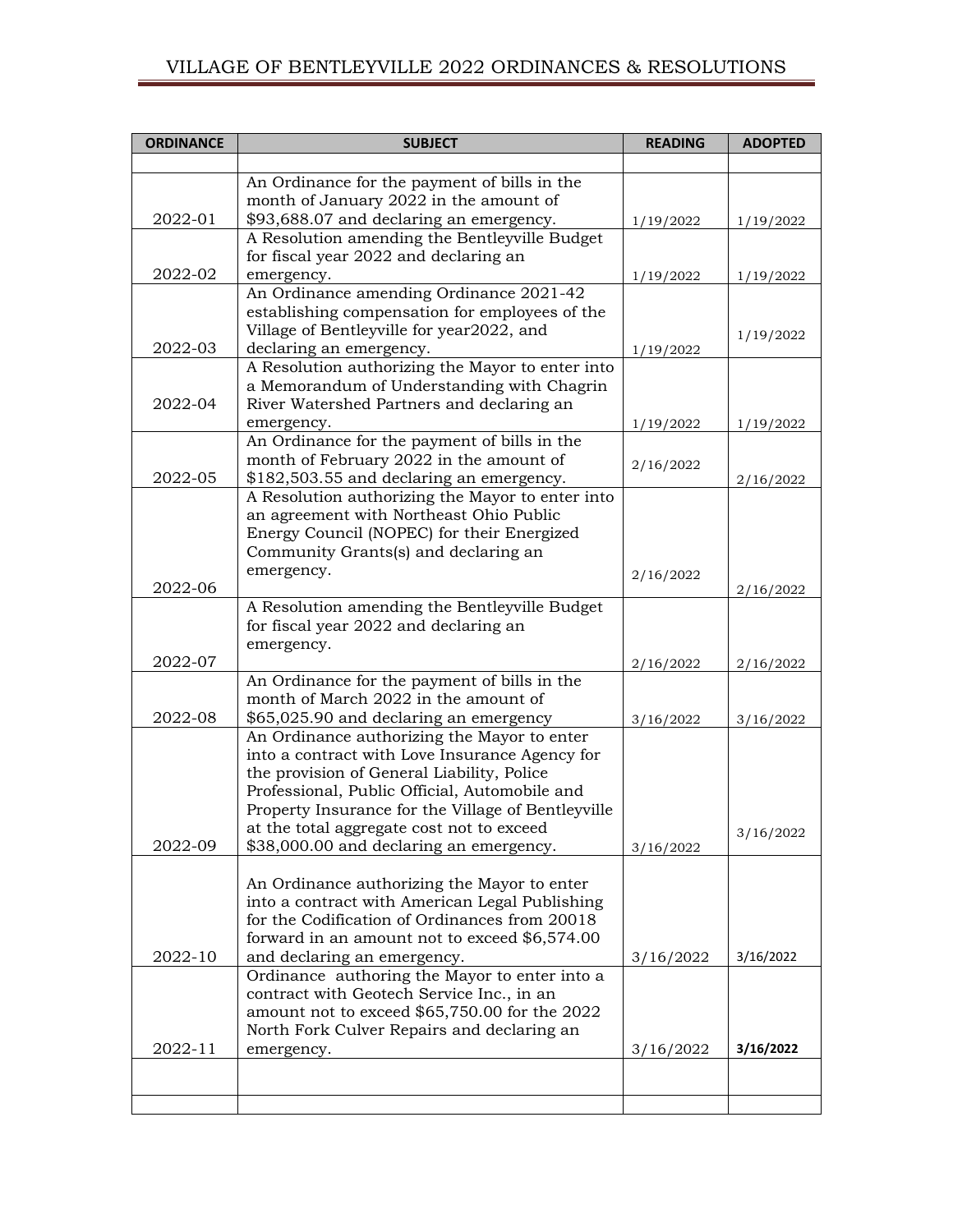|         | A Resolution authorizing the Mayor to enter into  |                         |                  |
|---------|---------------------------------------------------|-------------------------|------------------|
|         | a Memorandum of Understand with Flock             |                         |                  |
|         | Group, Inc., to access their technology platform  | 1 <sup>st</sup> Reading | <b>Tabled</b>    |
|         | and safety dashboard for investigative            | 3/16/2022               | <b>Motion</b>    |
|         | purposes. 2 <sup>nd</sup> Reading                 | 2 <sub>nd</sub>         | <b>Take from</b> |
|         |                                                   | Reading                 | <b>Table</b>     |
|         | Motion to take from Table $-5/18/2022$            | 4/20/2022               | 5/18/2022        |
| 2022-12 | <b>REMOVED</b>                                    | Tabled                  | Removed          |
|         | An Ordinance for the payment of bills in the      |                         |                  |
| 2022-13 | month of April 2022 in the amount of              |                         |                  |
|         | \$91,165.26 and declaring an emergency.           | 4/20/2022               | 4/20/2022        |
| 2022-14 | A Resolution authorizing participation in the     |                         |                  |
|         | ODOT Road Salt Contracts awarded in 2022.         | 4/20/2022               | 4/20/2022        |
|         | A Resolution amending the Bentleyville Budget     |                         |                  |
|         | for Fiscal Year 2022 and declaring an             |                         |                  |
| 2022-15 | emergency.                                        | 4/20/2022               | 4/20/2022        |
|         |                                                   |                         |                  |
|         | An Ordinance for the payment of bills in the      |                         |                  |
|         | month of May 2022 in the amount of                |                         |                  |
| 2022-16 | \$97,351.05 and declaring an emergency.           | 5/18/2022               | 5/18/2022        |
|         | A Resolution amending the Bentleyville Budget     |                         |                  |
|         | for Fiscal Year 2022 and declaring an             |                         |                  |
| 2022-17 | emergency.                                        | 5/18/2022               | 5/18/2022        |
|         |                                                   |                         |                  |
|         | An Ordinance authorizing the Mayor to enter       |                         |                  |
|         | into a contract with Vallejo Company in an        |                         |                  |
|         | amount not to exceed \$5,500.00 for asphalt       |                         |                  |
|         | pavement repair on Pine River Drive and           |                         |                  |
| 2022-18 | declaring an emergency.                           | 5/18/2022               | 5/18/2022        |
|         | An Ordinance for the payment of bills in the      |                         |                  |
|         | month of June 2022 in the amount of               |                         |                  |
| 2022-19 | \$160,792.41 and declaring an emergency.          | 6/22/2022               | 6/22/2022        |
|         | A Resolution authorizing the Mayor to enter into  |                         |                  |
|         | a Memorandum of Understanding with Flock          |                         |                  |
|         | Group, Inc., to access their technology platform  |                         |                  |
|         | and safety dashboard for investigative            |                         |                  |
| 2022-20 | purposes. 1 <sup>st</sup> Reading                 | 6/22/2022               | 6/22/2022        |
|         | An Ordinance requiring the Fiscal Officer of      |                         |                  |
|         | Cuyahoga County to advance all tax revenue        |                         |                  |
|         | and special assessments collected in the year     |                         |                  |
|         | 2023 to the Village of Bentleyville and declaring |                         |                  |
| 2022-21 | an emergency.                                     | 6/22/2022               | 6/22/2022        |
|         | An Ordinance adopting the Village of              |                         |                  |
|         | Bentleyville's budget for fiscal year 2023 and    |                         |                  |
| 2022-22 | declaring an emergency.                           | 6/22/2022               | 6/22/2022        |
|         | A Resolution amending the Bentleyville Budget     |                         |                  |
|         | for fiscal year 2022 and declaring an             |                         |                  |
| 2022-23 | emergency.                                        | 6/22/2022               | 6/22/2022        |
|         | An Ordinance authorizing Change Order #1 for      |                         |                  |
|         | the asphalt pavement repairs on Pine River        |                         |                  |
| 2022-25 | Drive and declaring an emergency.                 | 6/22/2022               | 6/22/2022        |
|         |                                                   |                         |                  |